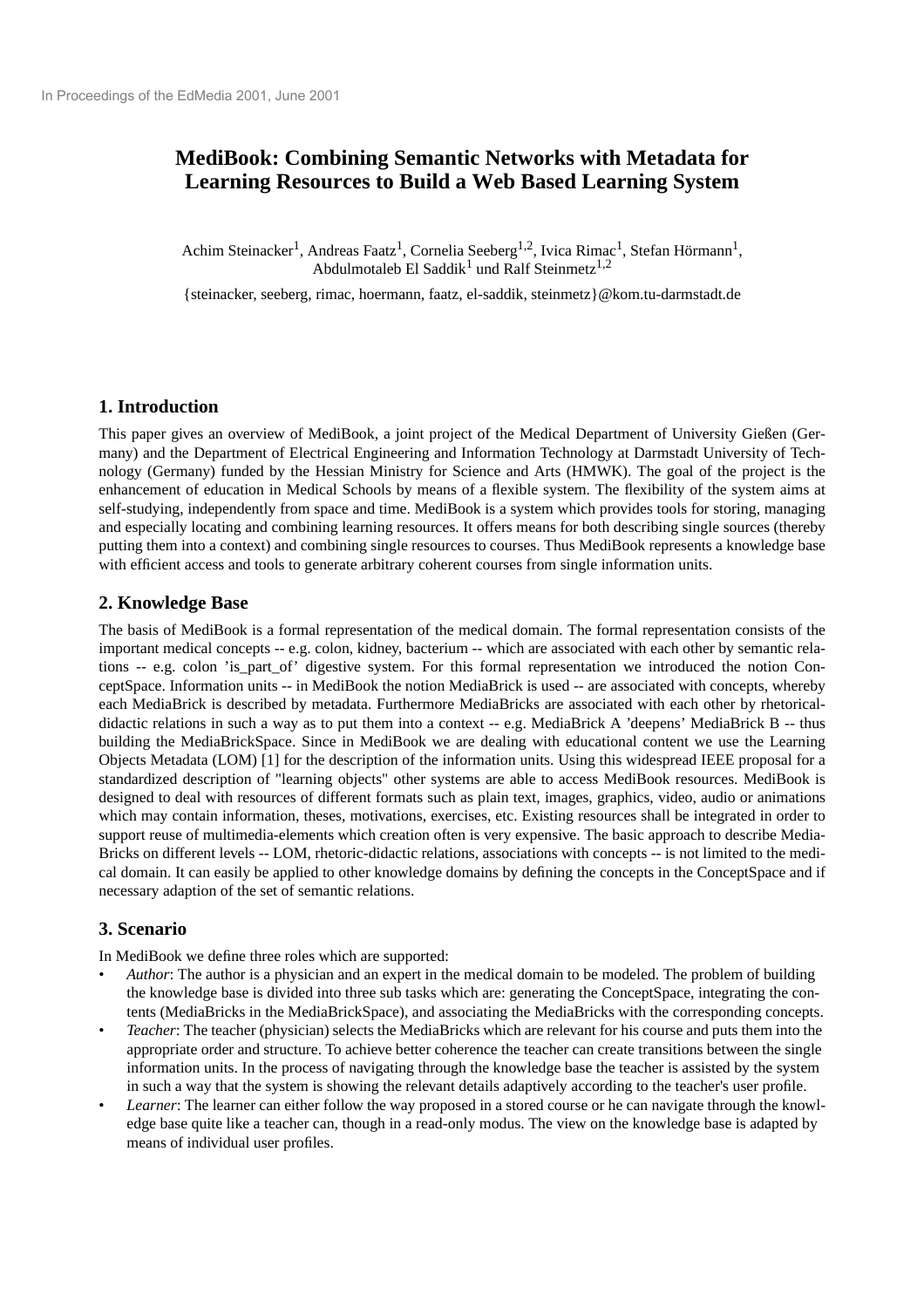# **4. Outlook**

Currently learners in the context of MediBook are students of Medical Schools but the system can easily be used for advanced education of physicians or as an information system e.g. for patients. Therefore only the knowledge base has to be extended with respect to content -- an extension of the system is not necessary.

In a further step of this project it would make sense to give the learner the possibility to annotate learning material, to define bookmarks or to work through interactive tests. Furthermore the automatic generation of lessons and courses by the system is desirable, particularly regarding a heterogeneous group of users. This necessitates extended user profiles and a rule-based system module which compares the profile entries with the MediaBricks metadata in order to select the relevant MediaBricks and present them as a course including a table of contents.

While the LOM-Editor [10] and the ConceptSpace-Editor described later in this paper are already implemented and the authors are working with the tools, the presentation generator is still work in progress.

# **5. Architecture**

MediBook integrates the access to different information systems, managed at different locations. This scenario requires a broker oriented middleware, to combine the metadata descriptions of the physical resources with the formal representation of the specific domain. With this architecture users have a single point of access not only to different types of informations, but also to information which is managed and stored at different places. Figure 1 gives an overview of the MediBook architecture. Retrieval, tagging and composing requests from all clients are passed to the broker middleware which is responsible to select and query the appropriate database.



Figure 1: Medibook architecture

Access to the databases is realized by a query based architecture. In opposite to index based techniques, where full indices of the data managed by the different databases are exchanged, a query based system implies a more transparent global data management. The Open Archives Group [2] has specified a simple harvesting protocol to access arbitrary databases. The problem is, that this protocol is limited to a restricted set of metadata. In MediBook we are using the Learning Objects Metadata (LOM) from the IEEE to describe the learning resources and the courses. According to this set of metadata, we have defined a query protocol based on the LOM approach. To integrate a database which manages LOM descriptions the database is registered by sending a message to a central content location service. This announcement includes the kind of metadata the database is responsible for. The content location service is contacted from all retrieval services inside Medibook. Examining the request from the clients, the content location service is choosing the appropriate databases for executing the query. The service collects all the results from the different databases and sends them to the requesting client. Currently we are using the relational database Oracle 8i and the XML database Tamino to store the metadata. Therefore the protocol must be capable of mapping the requests from the clients to an SQL- and also to a XQL query. Regarding the fact, that there are already solutions available to map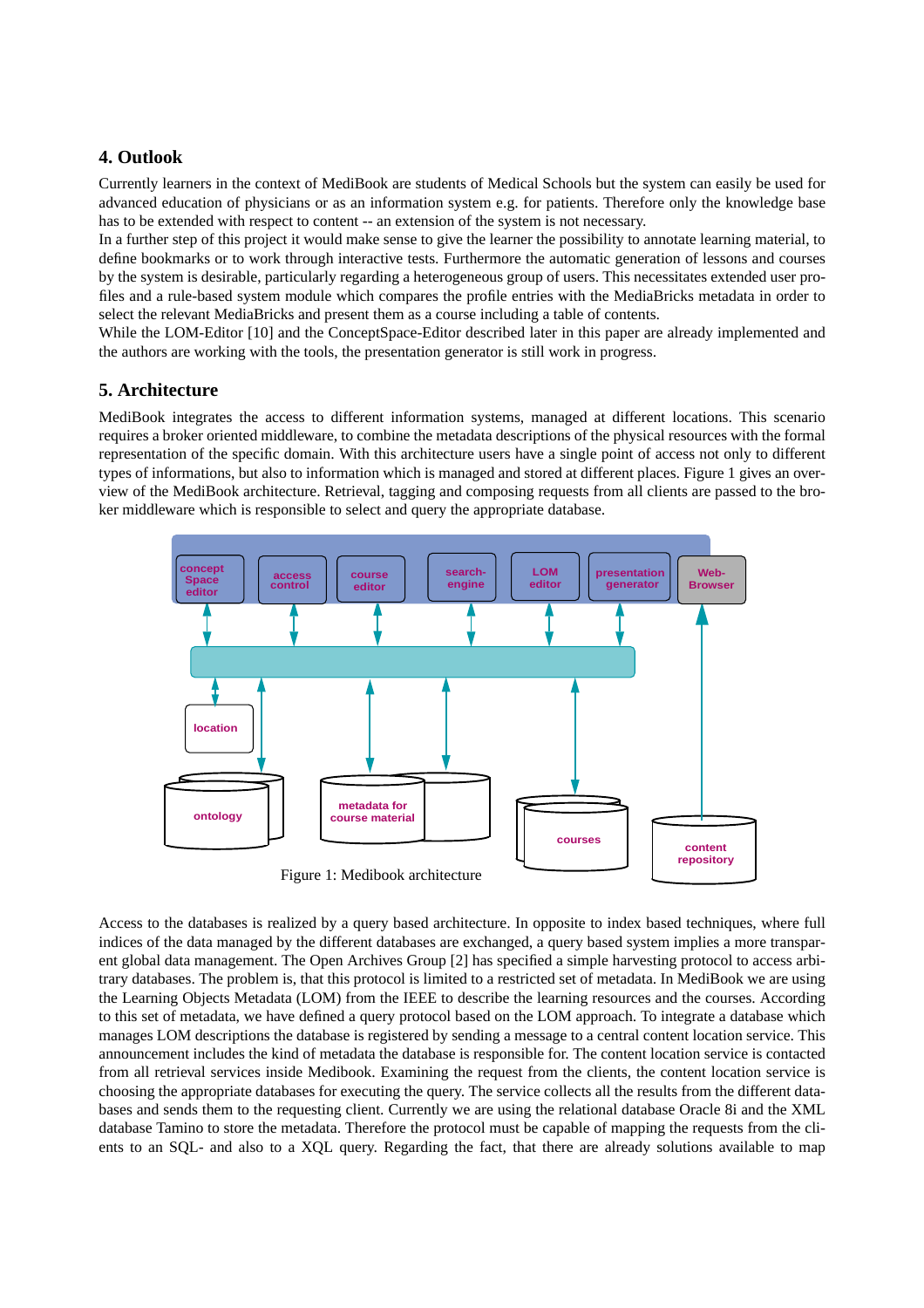between XML data structures and relational schemes [3], our query protocol is XML-based. The mapping is realized with the freely available JAVA-based framework Castor [11]. Based on a LOM-XML-DTD published by the IMS Consortium we have developed a LOM Working Draft 4.0 compliant DTD to describe a search request. The clients, described in the next chapters, are using an object model representing the LOM approach.

In addition to the integration of different databases, the MediBook middleware also has to implement the connection between the metadata and the semantic network. The Ontology Inference Layer (OIL) [12] is an approach to standardize the description and exchange of ontologies. However we are using a proprietary approach, the Smalltalk Frame Kit, to combine the different information, as there is an integrated development environment at hand. An integration of the ISO-Standard Topic Maps is not planned.

The amount of information which currently is available through the Web has lead to the development of different metadata standards like Dublin Core [13] for general resources, LOM or MPEG7 [14] which is used to describe multimedia resources. A crucial point for a widespread use of metadata standards is the question how the user has to deal with this amount of information. The problem with metadata information like LOM is mainly the accurateness and the amount of time a user has to invest to describe a resource. Although many of the LOM elements can be generated automatically, there is still a significant number of elements, where the user has to decide about the entries. In the area of semantic networks the situation is even worse. Building an ontology does not only require knowledge about the domain. Regarding the available tools a user also has to be an expert in computer science and data structures to build an ontology.

In the following chapters we want to describe two client tools we have developed for Medibook and we want to show how we deal with these problems in every tool. The next section will give an introduction and introduce the ConceptSpace-Editor which is used to build the ontology. The last tool will be the presentation generator. In this section we will describe how an on-line available course can be presented out of reusable modules described with LOM.

#### **6. The ConceptSpace-Editor**

Throughout the following section we focus on how the medical knowledge to be represented in MediBook can be modeled with our editing tool, the ConceptSpace-Editor. We give a brief survey on how the ConceptSpace- Editor works and which requirements it meets in the MediBook project. We are concerned with the logical layer of the ConceptSpace-Editor, which was implemented using the Smalltalk Frame Kit (SFK) [7]. Knowledge Representation in our system MediBook is based on an ontology. An ontology is (formal) conceptualisation of a (knowledge) domain [4]. From our point of view modeling special domains of knowledge always has to fulfill certain tasks. In consequence ontological design as a first step of ontology engineering already has to investigate the later use of the ontology [5]. In our case the ontology is a networked structure which allows browsing and navigating through medical termini. Moreover MediaBricks are attached to the medical knowledge which originally is independent from the media. A logical and consistent ontological design requires types of concepts to reflect the entities within the knowledge domain (i.e. medicine), relation types to model the relations between concepts, and axioms [Staab/Maedche]. Axioms supervise the process of knowledge modeling logically, they come into play while building conceptual and relational instances. For example we use inverse relations, which are automatically triggered, when a relation is drawn between two concepts. Another example is the maintenance of hierarchical relations. We have to formalize rules, which guarantee the establishment of a relation like 'diarrhea is caused by bacterium x' whenever we draw a relation 'bacterium x causes diarrhea'. If we order concepts hierarchically, we want to avoid relations like 'the skeleton is a part of the bones', if we already have the relation 'the bones are a functional part of the skeleton' [5].

The Smalltalk Frame Kit (SFK) is a high-level programming language, which enables us to create an ontological scheme, i.e. a data model for an ontology. Such a scheme contains types of concepts and relations and additionally axioms. It is filled with the actual domain specific concepts by a medical expert. Our approach tries to make this kind of work easier for the expert: he or she should focus on the actual concepts, their classification and relations, the 'weaving of a web' [7]. Formal logic, axiomatic definitions or implementation techniques are due to a software engineering process, which we keep apart from the knowledge engineering process. What we get is a division of labour: the ontology is designed by a software engineer, ontological contents are modeled graphically and intuitively by a medical expert, who relies on the SFK-procedures, which are invisible to him or her, but work as a solid background. Without any idea about implementation, the medical expert is able to use necessary axiomatic support. Of course the software engineer using the SFK and the expert have to keep in touch closely and to discuss, how the knowledge should be organized basically. In the MediBook project we elaborated four concept types: DiseaseOrSymptom, Cell, Substance, Aspects (other concepts). We minimized the number of concept types for the first version, because SFK,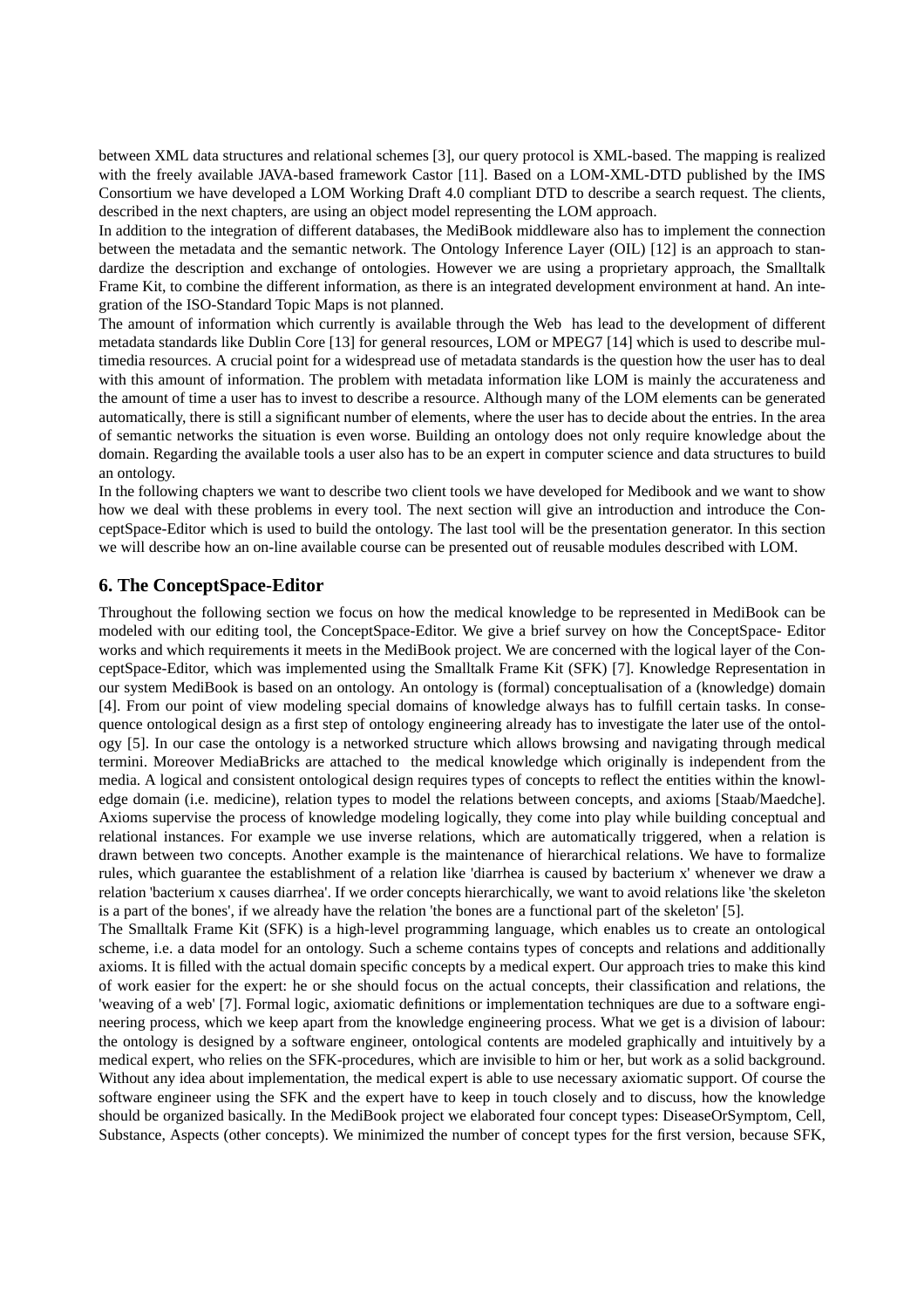embedded in the object-oriented Smalltalk environment, allows extensions of an ontological scheme rather than changes: we could re-import the instances already modeled by the expert into a more fine grained second version. This means that starting with a more abstract scheme may be followed by instantiating and evaluating it by the expert. This does not have to be followed by a loss of data when implementing a new model. The SFK works with and is based on frame classes. We describe them as semantic entities, which carry attributes called slots. The slots may be restricted concerning their range (defining which frame types are permitted for a slot) or cardinality (how many values might be attached to a slot), whereas other facets of the slots describe its relational properties: in our previous examples this means defining an inverse slot or adding acyclicity and the extinction of short cuts (direct relations to a superconcept if there are other superconcepts from the hierarchy in between). The SFK yields a rich archive of meth-



Figure 2: GUI of the ConceptSpace-Editor

ods, which compute additional frame instances and their slot values (or extinct or overwrite frame instances and their corresponding slot values). For example a transitive hull is computed in the background whenever a facet 'transitive' induces triggering new relations automatically. The features reflected by the relational property facets cover the systematic collection of axioms for ontologies described by [8]. An ontological scheme implemented with the SFK-support is a hierarchy of frame classes, which become interconnected by defining slots. This can be done either using SFK as a programming language (in our example: stating that is 'functional part of' is a 'hierarchy-relation-up-slot' in a model method before the classes from hierarchy is generated) or entering the classes from the hierarchy just created to assign 'acyclic' and 'no Short Cuts' to the slot corresponding to 'functional part of'. Inconsistencies like naming conflicts are identified by the system right after the installation of the class hierarchy as an ontological scheme.

The SFK continuously exports the state of the instanciation of a scheme. For this purpose it uses XML, which is the input for a Java client, which is able to visualize the export. On the other hand, all actions (creating a concept by selecting a node of one of the special concept types and naming it, deleting and renaming nodes, drawing or deleting a relation between two concepts) at the client side are sent via XML to the SFK. The SFK tests, if the actions are correct according to the scheme, if so the new state of the ontology is sent to the client, if not a warning is sent and a rollback takes place. This would be the case, if the skeleton would be indicated as a functional part of the bones after the relation 'the bones are a functional part of the skeleton' already had been created. The Java client is the medical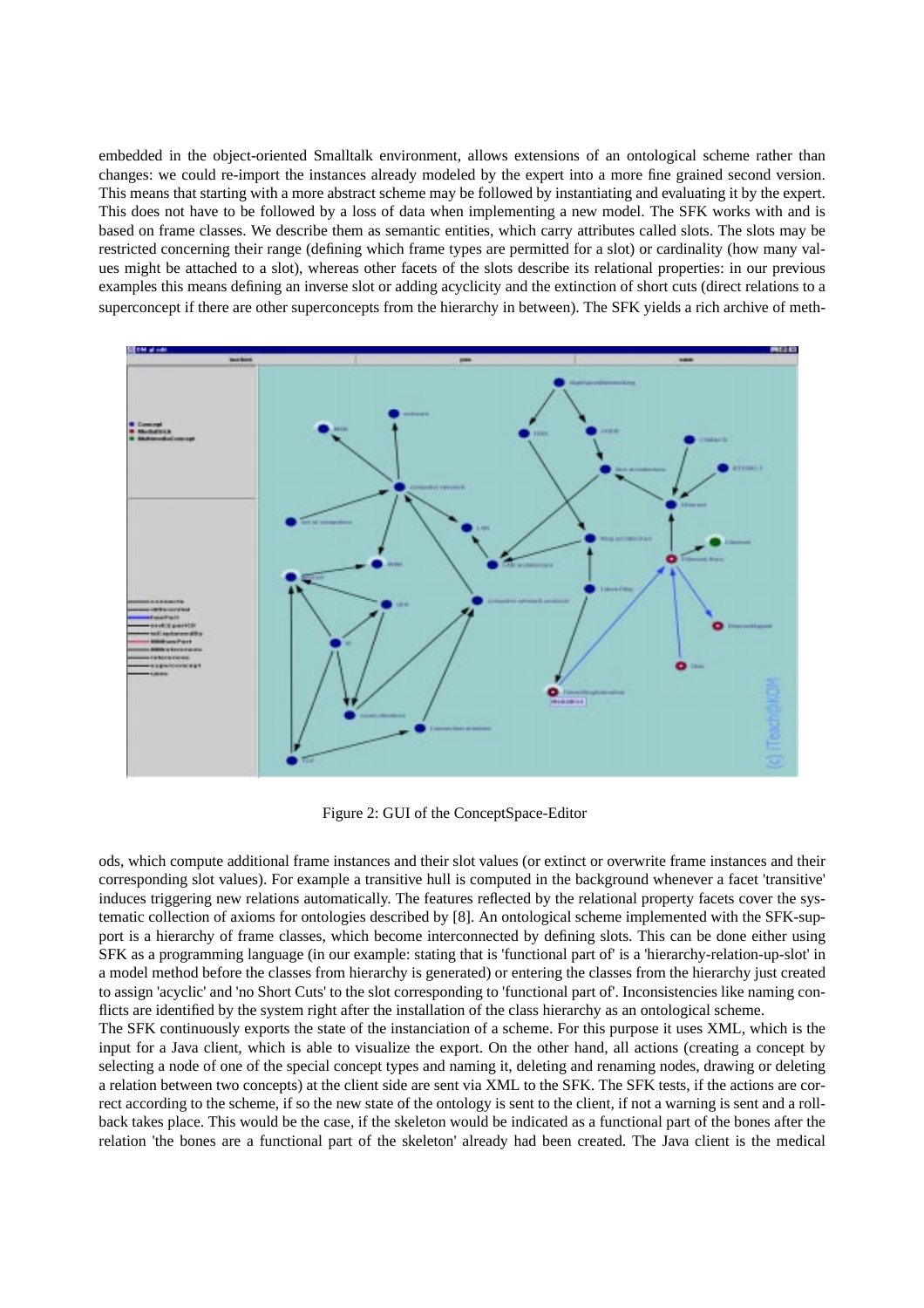expert's tool, the SFK is the software developer's tool. Together with their XML-communication they form the ConceptSpace-Editor, which combines a visualization of arbitrary graphs with the logical checks necessary in ontology engineering.

#### **7. Presentation Generator**

The module named presentation generator generates presentations of the courses, which were produced with the course-editor (see Figure 1 for a detailed overview of the modules). The courses to be presented are composed of lessons, that are an enumeration with a fixed sequence of MediaBricks. Lessons are realized by a LOM object, that references all containing MediaBricks by their metadata objects with a *HasPart* relation. Vice-versa the referenced MediaBricks of a lesson references the lesson by *IsPartOf* relation. Both types of relations used to build lessons are part of the LOM specification. The tree-like structure of the courses, where leaves always contain MediaBricks, results in the possibility to refer to lessons as parts of lessons. This rule defines sublessons in lessons. Without this sublessons there would not be any possibility to compose MediaBricks to a complex structured learning resource like books or lectures. Figure 3a shows a part of a slightly abstracted structure of a course. It should explain the logical context of lessons and courses. The file-formats HTML and PDF are primarily suitable for the automatic generation of presentations of these courses. We assume a learning scenario with a learner working with the computer, but also another scenario, where the leaner uses a portable printed version of courses without any computer. From this, two in principle different requirements emerge for the presentations. That leads to two different solutions for the generation of presentations.

One of the advantages of HTML presentation is, that a learner can directly work through the course at the computer without any further software installation except a web browser. However the most important advantage with the generation of HTML pages is the probability to use continuous media, like sounds and videos, in the presentation. This shapes a multimedia presentation in the sense of [9]. In the presentation generation process the MediaBricks are composed to small units that correspond to HTML files. Working through the course and locating the relevant learning resources should be simplified by it. Figure 3b shows an example for the presentation of the course in HTML files.



Figure 3a: Course structure Figure 3b: HTML-Version of the course

The presentation of the MediaBricks assigned to a course as a PDF file is predestinated for print outs, but can also be viewed easily and comfortably at the computer. However the course representations as PDF files is mainly suitable for printing them on paper. For this reason, the presentation of the courses is restricted to MediaBricks with static content, like texts and pictures. Unlike HTML presentations in the presentation of the course as a PDF file the Media-Bricks are not composed to small units. Rather the MediaBricks have to take a linear order, in which they are printed sequentially in the PDF file. The proper order of the MediaBricks results in a pre-order traversal of the course tree. However before a presentation is generated by the presentation generator a description of the course is generated.